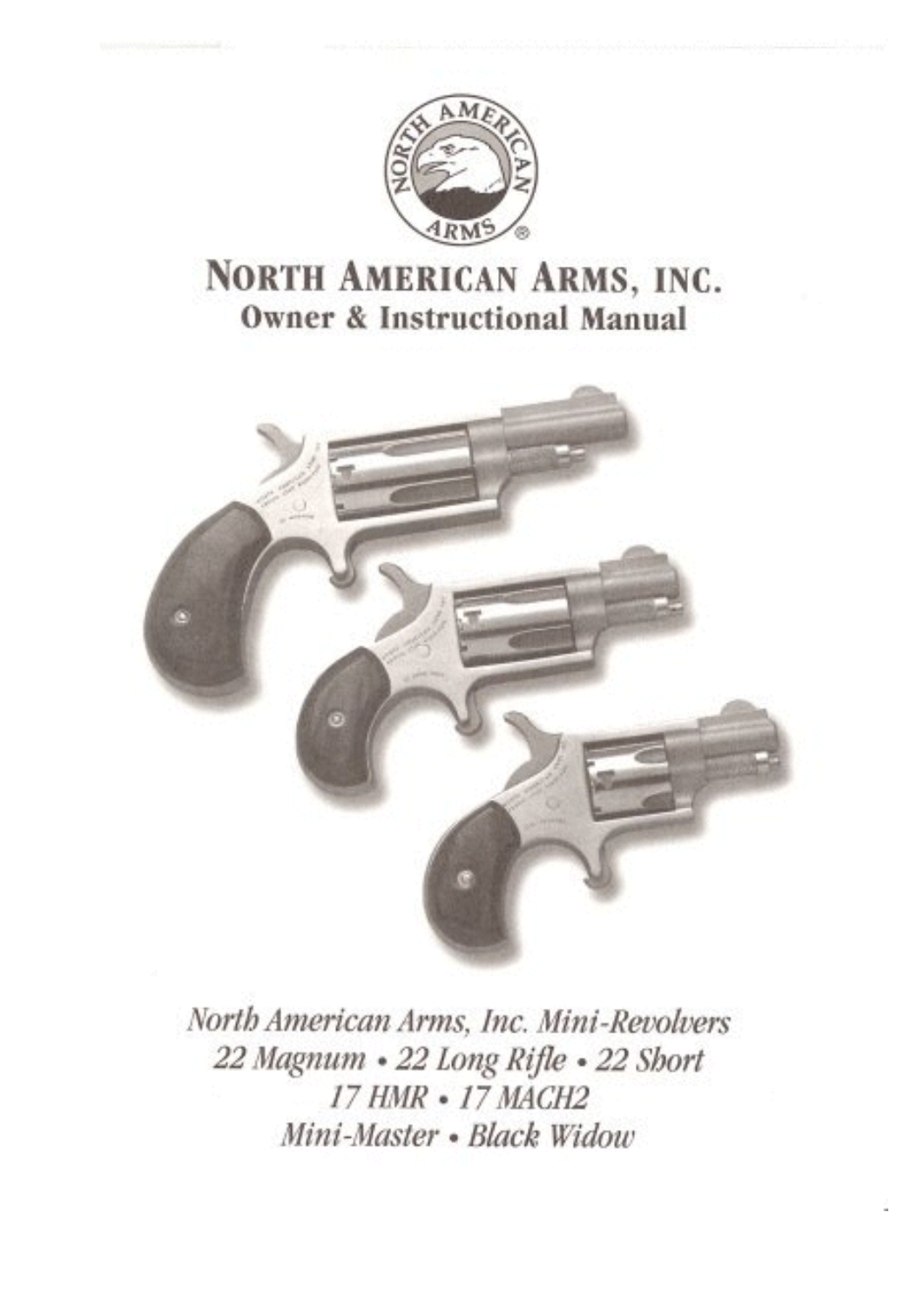*Congratulations!* You are the owner of a North American Arms mini-revolver. This handgun has been manufactured from the highest quality, rust resistant stainless steel, in the United States. NAA buys American.

Before leaving our factory, your handgun was thoroughly inspected and test-fired to ensure years of reliable, trouble-free service. Before you use this handgun, read this manual thoroughly. Please remember, this handgun is capable of inflicting serious injury, and as the owner and user you have the responsibility for its safe use.

If you have any questions regarding the information contained in this booklet, or if we can be of any service, please call our toll-free customer service number at **1-800-821-5783**.

### **WARRANTY**

All NAA products carry a lifetime warranty to the original registered owner against defects in material, workmanship and mechanical function, excepting for abnormal wear or damage resulting from neglect, abuse, customizing or repairs not made by NAA.

Under the terms of this warranty, NAA will replace or repair, at its option, the handgun or part thereof without charge, provided that the defective handgun is returned prepaid to the factory.

NAA reserves the right, at its sole discretion, to determine whether the handgun or any of its components are defective due to faulty materials or improper workmanship.

Disassembly of this handgun, except for the purpose of loading or unloading, will render this warranty null and void

### **STATEMENT OF LIABILITY**

*Warning! All NAA mini-revolvers are classified as dangerous weapons; therefore NAA surrenders this handgun with the understanding that no liability whatsoever is assumed by NAA for its resale, safe handling nor compliance with existing state or Federal laws and regulations by future recipients.* 

*Further, NAA accepts no liability for personal injury, or loss of property or life resulting from the use of this handgun under any circumstances, including intentional discharge, reckless conduct, negligence or accidental discharge of this handgun nor the function of this handgun when subjected to influences beyond the control of NAA.*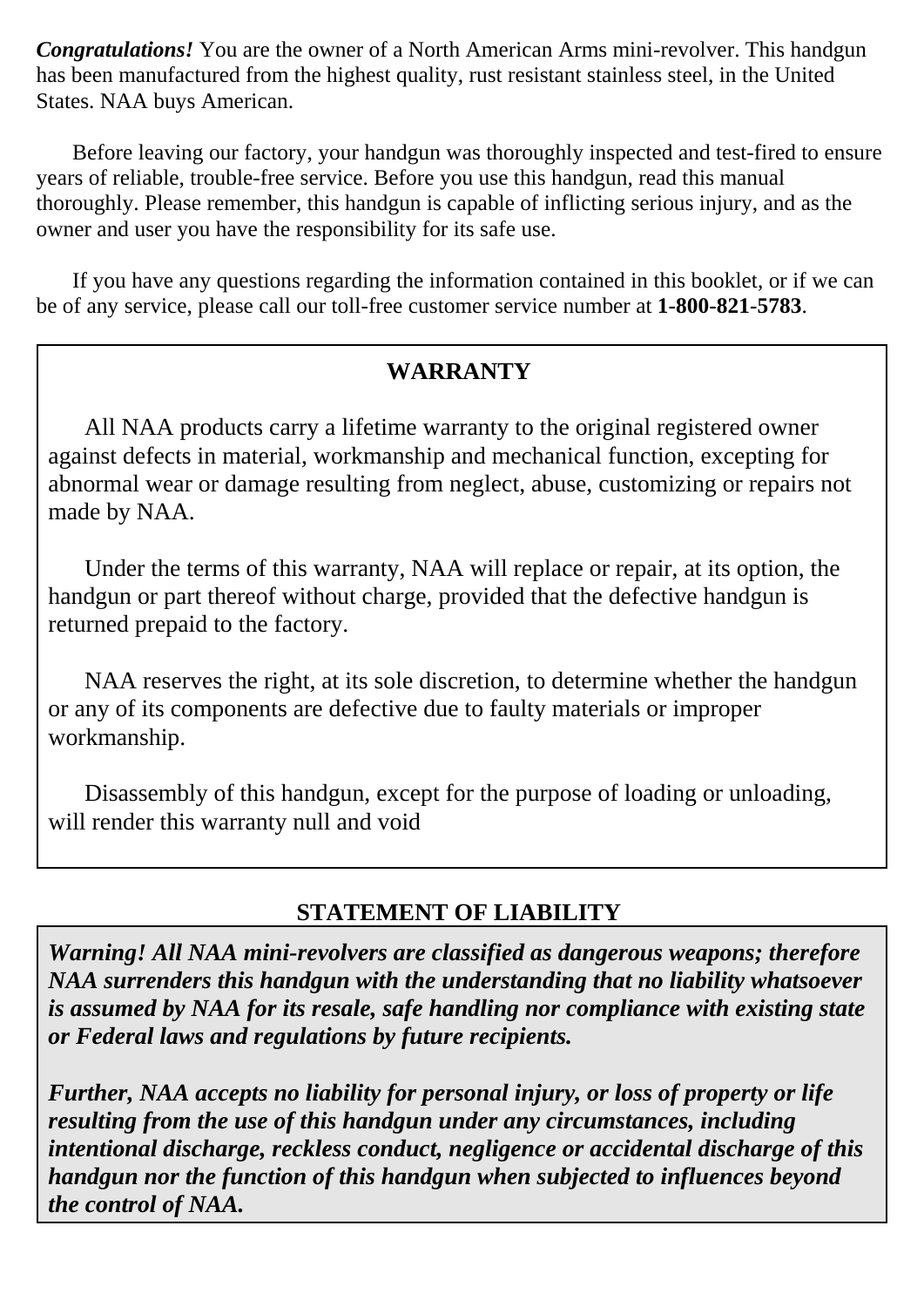#### **SAFETY**

All NAA mini-revolvers are equipped with multiple safeties to provide maximum protection against discharge. However, because of the small size of the handgun extreme care must be used in handling this handgun along with strict attention to the basic rules of firearm safety.

Before you shoot this handgun, read the manual thoroughly, making sure that you understand the operations of this handgun and rehearse the functioning of the safeties until you are completely familiar with them - before you load the handgun for the first time.

For your own safety and the safety of others do not rely on your memory to determine if your handgun is loaded.

#### **SAFETY OPERATION**

All NAA mini-revolvers come with the traditional half-cock safety. Because of the design of the cylinder, the half-cock safety is used ONLY for loading and unloading.

NAA mini-revolvers' main safety is located on the cylinder. Notice the safety slots between chambers on the cylinder; these slots allow the hammer blade to rest into one of these slots, locking the cylinder, allowing you to carry the gun with all five chambers loaded with no chance of accidental discharge.

Before you try placing the hammer into the safety slot, practice the following steps with your revolver unloaded:

- Place the hammer in the half-cock position, then pull the hammer back slowly until you can turn the cylinder freely. Make sure that you have full control of the hammer and that it does not slip from your grasp, allowing the hammer to fall forward.
- Rotate the cylinder to the between chamber position so that the hammer is aligned with the safety slot.
- While holding the hammer securely, press the trigger and ease the hammer forward into the safety slot. Do not depress the trigger until after you have the hammer aligned with a safety slot.
- Make sure that the hammer blade is resting securely in the safety slot, and that the cylinder cannot be turned until the hammer is pulled back.

If you have any questions regarding the safety, or if we can be of any assistance, please call our customer service hot line at 1-800-821-5783.



Hammer safety slots in between cartridge chambers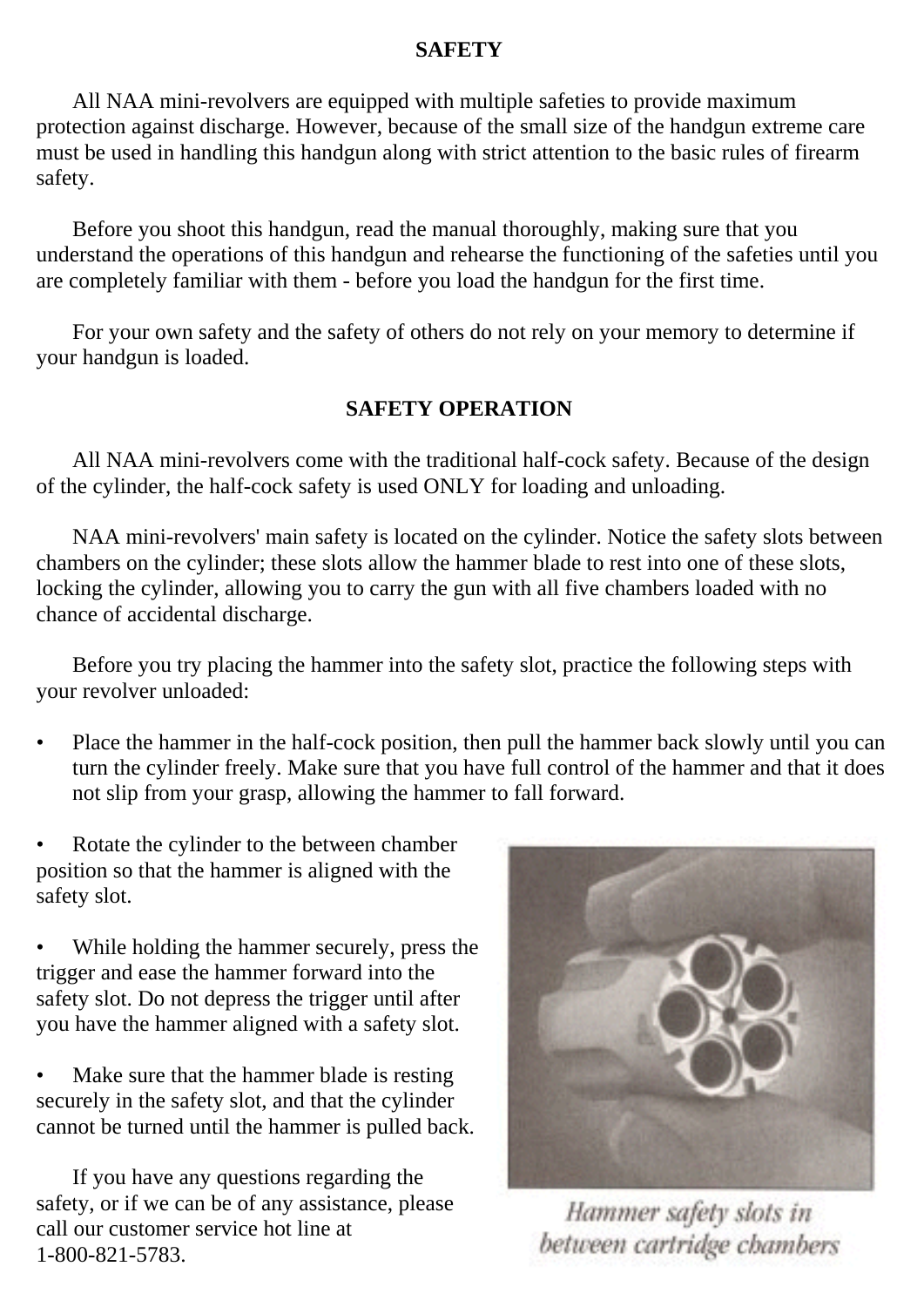### **DANGER**

Handgun may discharge if it is dropped or struck on the hammer with a live round under the hammer, or if the thumb slips while cocking or uncocking the handgun with the trigger depressed.

Do not carry this gun with the hammer resting above a live cartridge or in the half-cock safety.

Under no circumstances must the hammer be positioned so that it is resting on a live cartridge.

To make accidental discharge impossible, place the hammer in a safety slot immediately after loading and after finishing firing.



Hammer in safety slot



Hammer on live cartridge

### **LOADING**

Before loading, practice the following steps by hand motions only:

- To remove the cylinder, first place hammer in the half-cock position.
- Grasp the knurled portion of the cylinder pin between the thumb and middle finger, depress the release button with the forefinger to the inward position and withdraw the pin completely. The cylinder can now be easily removed from either side of the gun.
- Place five shells in the cylinder.
- Reverse the above procedure to insert the cylinder, making sure the cylinder pin seats firmly against the frame for proper functioning.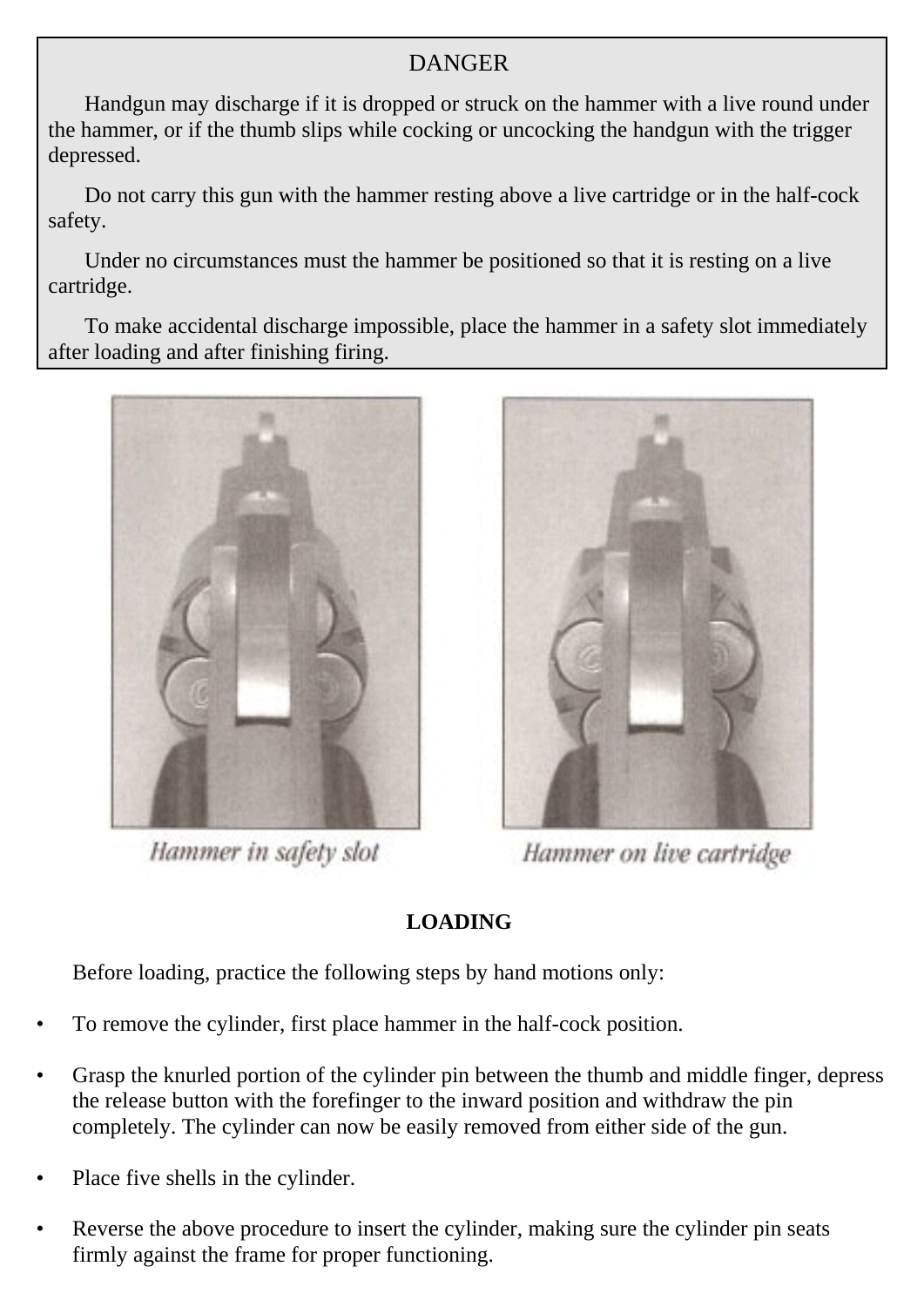#### **FIRING**

To fire the revolver, draw the hammer back as far as possible, making sure that it locks in the fully cocked position before removing your thumb from the hammer. Actual firing is done by pulling the trigger. Note that, due to the small physical size of the mini-revolver, you must ensure that neither the thumb nor any fingers impede the rotating action of the cylinder or the cocking of the hammer. Make sure the cylinder is properly rotated to the locked position each time you cock the gun.

Practice the cocking action with an empty cylinder before firing live ammunition.

#### **UNLOADING**

Follow the same procedure described for loading and use the cylinder pin for extracting the empty cases.

#### **MAINTENANCE**

As with other fine revolvers, it is recommended that the bore and chambers be cleaned after firing and coated with a very light film of oil.

#### **AMMUNITION**

Hyper velocity ammunition may be used as well as .22 shot loads. If the firearm you purchased was a .22 Magnum Convertible (.22 LR/.22 Magnum), two cylinders were provided; they are marked "LR" and "M" respectively.

.22 short and .22 long rifle ammunition can be used in the cylinder marked "LR". Only .22 Magnum ammunition should be used in the cylinder marked "M".

*WARNING! - Serious injury could result from using any ammunition other than .22 Magnum ammunition in a .22 magnum cylinder.*

All firearms are successfully test-fired before leaving the factory. CCI and Winchester ammunition has proven to be the most suitable and is therefore recommended for use in the North American Arms mini-revolvers.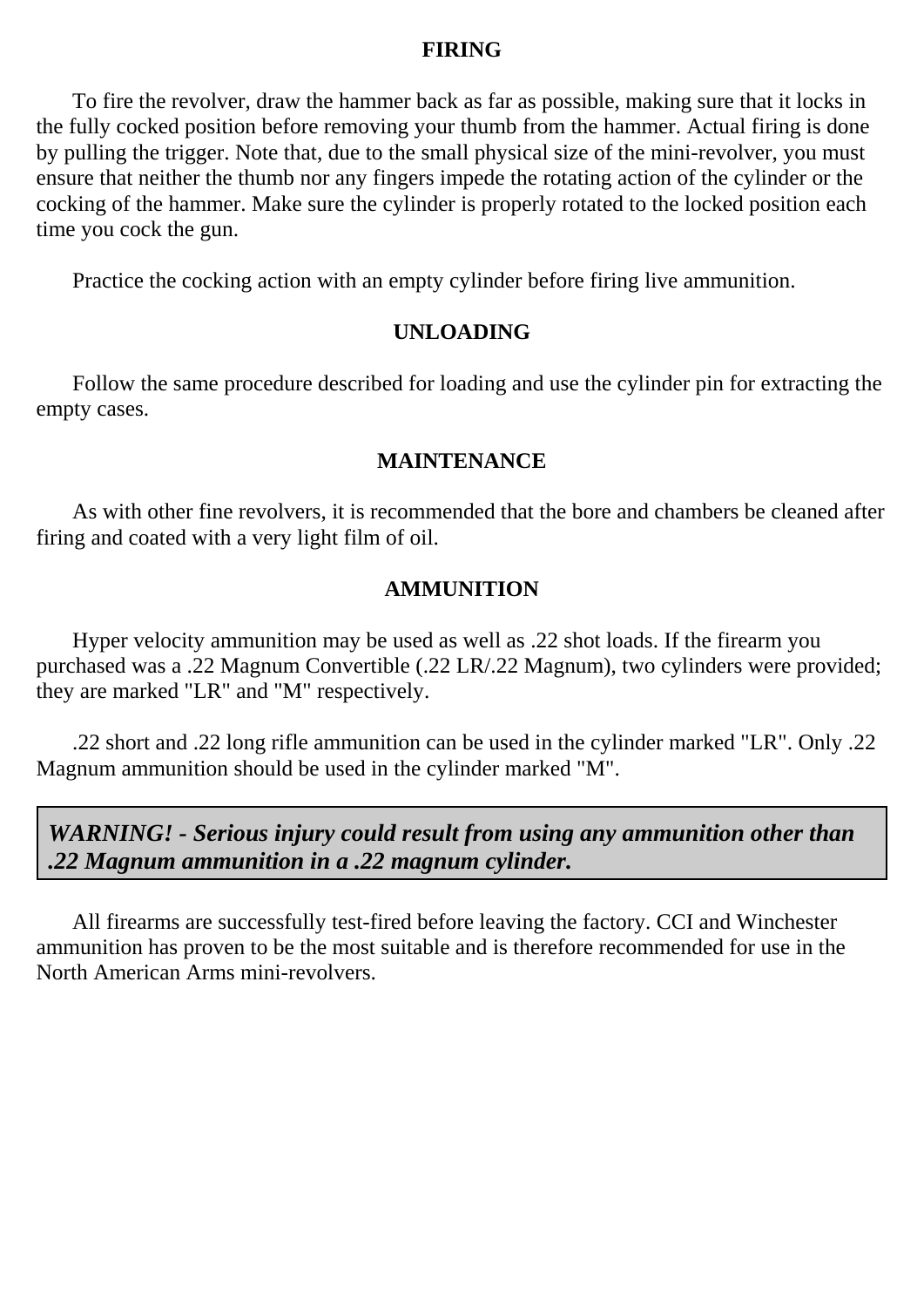*WARNING: Do not use any PMC 22 caliber ammunition (Magnum and/or Long Rifle) in any model of NAA revolvers which may cause a double-discharge (two rounds simultaneously discharging, one aligned in the barrel and the other out of the batterycylinder).*

#### *WARNING STATEMENT*

*Discharging firearms in poorly ventilated areas, cleaning firearms, or handling ammunition may result in exposure to lead and other substances known to the State of California to cause birth defects, reproductive harm, and other serious physical injury. Have adequate ventilation at all times. Wash hands thoroughly after exposure.* 

If you should have any questions regarding the information contained in this booklet, or if we can be of any service, please call our toll-free customer service number at 1-800-821-5783.

> **North American Arms, Inc. 2150 S. 950 E. • Provo, UT 84606-6285 (801) 374-9990 http://www.naaminis.com**